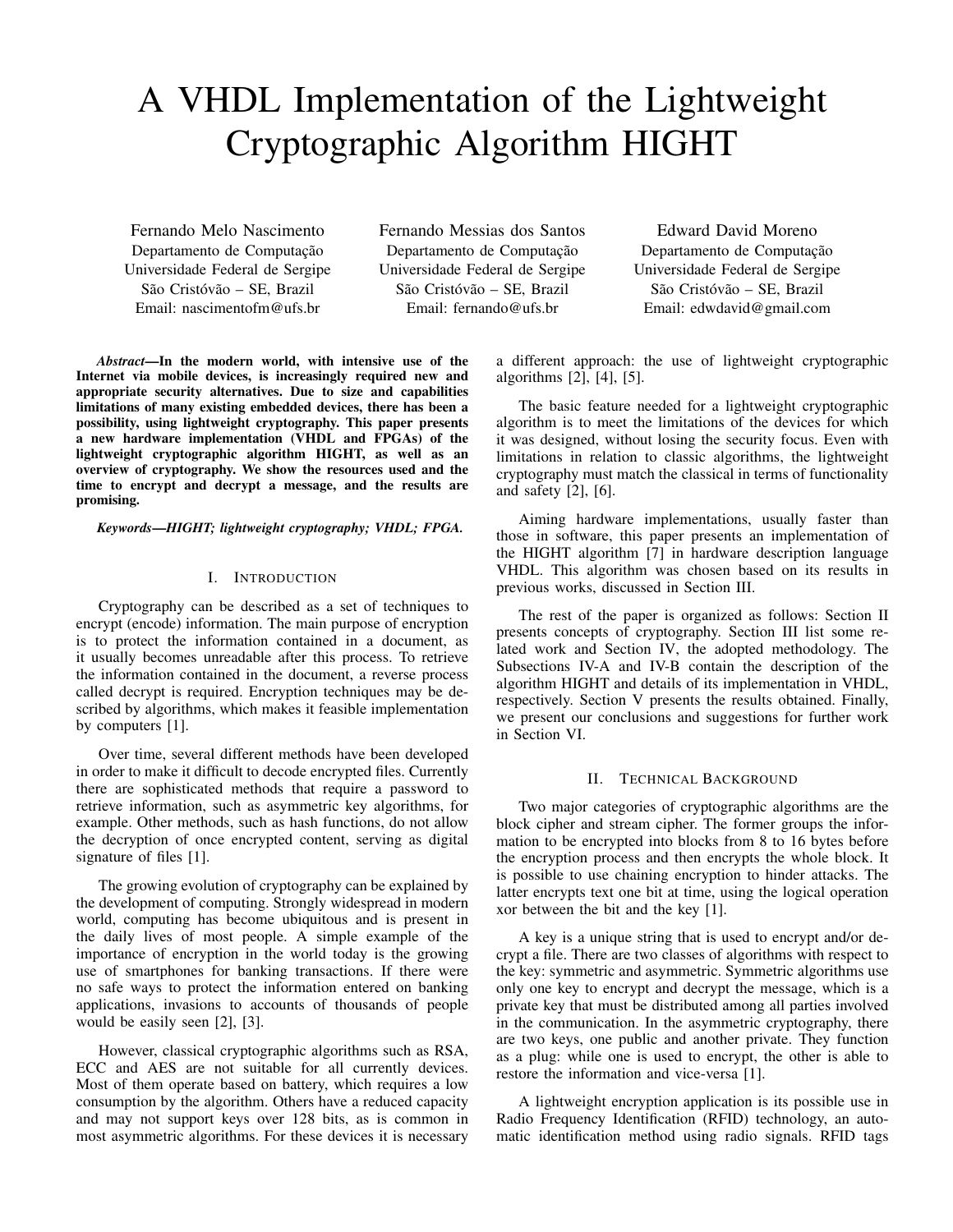generally have high limitations of computational resources, such as those listed by Saarinen and Engels in [\[4\]](#page-3-3):

- The total integrated circuit area available for implementing the entire device's logic, including the security, is reduced.
- The power used can affect the maximum distance of communication between a reader and the RFID tag – when there are power peaks, this range is decreased.
- The power depends on the device's clock frequency. Thus, security implementations need to minimize the use of clock cycles.

The lightweight cryptography is, in fact, the best security option for such devices. As noted by Katagi and Moriai [\[2\]](#page-3-1) lightweight cryptographic algorithms meet precisely the restrictions lifted by Saarinen and Engels [\[4\]](#page-3-3). Especially algorithms designed to hardware fit this case: low power consumption and small footprint, which leads to interest in implementing such algorithms in VHDL.

## III. RELATED WORK

<span id="page-1-0"></span>Eisenbarth et al. [\[5\]](#page-3-4) compared some light cryptographic algorithms implemented in software. The difficulty in reducing the size of HIGHT code did not impact on performance: both encryption and decryption led 2964 cycles per block, reaching a transfer rate of 80.3 Mbps at 4 MHz – the fastest of hardwareoriented algorithms.

Cazorla et al. [\[8\]](#page-3-8) made the implementation of 17 Cryptographic Algorithms in C programming language, analyzing aspects such as software performance and memory usage. HIGHT used 18 and 3130 bytes of RAM and ROM, respectively, one of the few hardware-oriented algorithms with good results.

Alizadeh et al. [\[9\]](#page-3-9) implemented the algorithms HIGHT, KATAN, KLEIN and TEA in Atmel AVR ATtiny45 microcontroller using assembly. The KLEIN performed better in terms of energy consumption  $(25.98 \,\mu\text{J})$  against  $80.87 \,\mu\text{J}$  of HIGHT), but its memory usage was the highest among all others. KATAN obtained the best results in this regard, but consumed more energy. HIGHT and TEA had similar performances, being a good alternative in general cases.

Koo et al. [\[10\]](#page-3-10) implemented the algorithms RC5, Skipjack and HIGHT on Mica2 Mote sensor based on 8 bit Atmel AVR processor. The usage of the RAM and ROM of HIGHT was 568 and 3906 bytes (greater usage of RAM and second largest ROM use), respectively. The operation time 7.413 s was 200 ms higher than the other two algorithms. In power consumption, measured in CPU cycles, HIGHT reached second place with 64355 cycles. Although Skipjack provided better results than HIGHT, it does not provide enough security [\[11\]](#page-3-11).

The VHDL implementation of HIGHT in FPGAs by Yalla and Kaps [\[12\]](#page-3-12) reached good results: only 91 slices consumed and encryption speed of 65.5 Mbps. A Xilinx Spartan-3 board was used for compilation. This implementation exceeded all lightweight implementations of AES published so far.

### IV. METHODOLOGY

#### <span id="page-1-2"></span><span id="page-1-1"></span>*A. Algorithm Description*

HIGHT algorithm *(HIGH security and light weighT)* was proposed in 2006 by Hong et al. [\[7\]](#page-3-6). This is a block cipher lightweight cryptographic algorithm. The size of each block is 64 bits and the keys have 128 bits. This algorithm is characterized as a low-cost and low-power, having an ultralight implementation [\[7\]](#page-3-6), [\[8\]](#page-3-8).

HIGHT operating principle is based on xor operations, additions to applying  $\overline{m}$  od  $2^8$  and shifts bitwise to the left. Original paper [\[7\]](#page-3-6) implementation was performed with 3048 logic elements in a  $0.25 \mu m$  technology. Tables [I](#page-1-3) and [II](#page-1-4) contain the meaning of variables and operators used in the algorithm, respectively.

<span id="page-1-3"></span>TABLE I. MEANING OF USED VARIABLES

| <b>Variables</b> | <b>Meaning</b>                          |
|------------------|-----------------------------------------|
| P                | Initial block to be encrypted           |
| C                | Final block (already encrypted)         |
| MК               | 128 bits user Master key                |
| WK               | 128 bits Whitening key                  |
| SK               | Set of 128 8 bits Sub keys              |
| $X_{[0,32]}$     | Auxiliary blocks used during processing |
| delta            | Constant vector generated by LFSR       |

TABLE II. MEANING OF USED OPERATORS

<span id="page-1-4"></span>

| <b>Operators</b> | Meaning                      |  |  |
|------------------|------------------------------|--|--|
| (xor)            | Exclusive OR bitwise         |  |  |
| (plus)           | Modular addition $(mod 2^8)$ |  |  |
| $(\text{sh}l)$   | Bitwise left shift           |  |  |

HIGHT algorithm can be described by the pseudo code in Figure [1,](#page-2-2) based on [\[7\]](#page-3-6). The described algorithm takes into account only the encryption process since, the decryption is simple reverse the functions of processing and rotation, and also the order of application thereof. Each procedure used in the algorithm can be described as follows:

- 1) *HightEncryption*: Receives the text P and the user's master key MK. This is the main procedure.
- 2) *KeySchedule*: Receives the master key MK and call the methods of key generation 3) and 5).
- 3) *WhiteningKeyGeneration*: Use the master key MK to generate the 8 bytes white key WK used in the initial and final transformations.
- 4) *ConstantGeneration*: Generates 128 7 bit delta constant values to be used in the generation of sub keys SK by a LFSR process. The initial delta is  $(1011010)<sub>2</sub> - 0x5A$  in hexadecimal.
- 5) *SubkeyGeneration*: Generate, from the delta constant vector, the 128 8 bits sub keys SK used in text rotation function – 4 bytes of SK by RoundFunction.
- 6) *InitialTransfomation*: Transforms the input text P into  $X_0$  through (xor) and (plus) operations with the first 4 bytes of WK key.
- 7) *RoundFunction*: Uses the auxiliary functions F0 and F1 to rotate and generate new intermediaries texts  $X_i$ .
- 8) *FinalTransfomation*: Transforms the last intermediate text  $X_{32}$  into output text C through (xor) and (plus) operations with the last 4 bytes of key WK.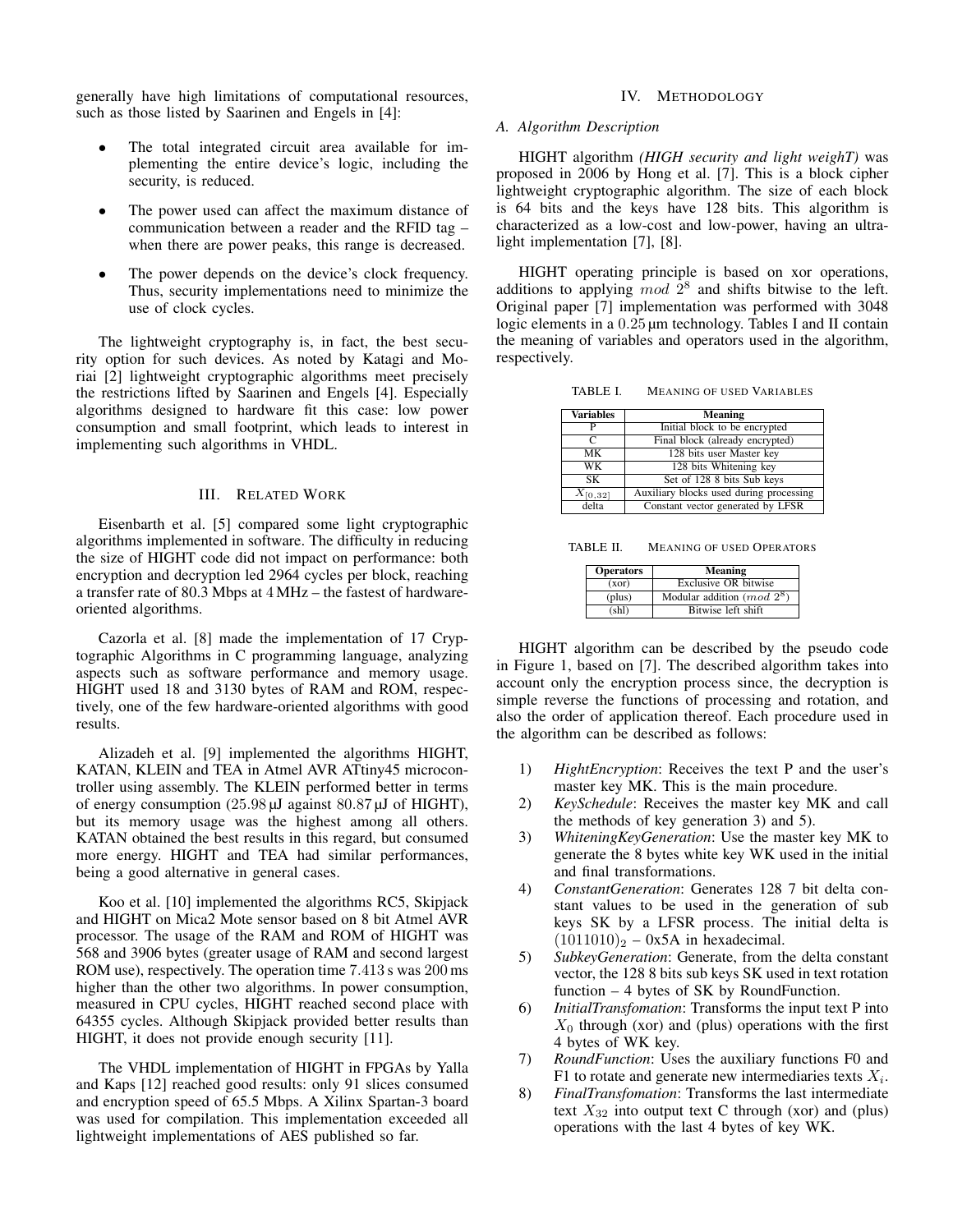| HightEncryption (P, MK)<br>KeySchedule (MK, WK, SK)<br>InitialTransfomation (P, X, WK)<br>for $i := 0$ to 31<br>RoundFunction (X, SK, i)<br>FinalTransfomation (X, C, WK)                                                                                                                                                                                                                                                                                                                                              |
|------------------------------------------------------------------------------------------------------------------------------------------------------------------------------------------------------------------------------------------------------------------------------------------------------------------------------------------------------------------------------------------------------------------------------------------------------------------------------------------------------------------------|
| KeySchedule(MK, WK, SK)<br>WhiteningKeyGeneration (MK, WK)<br>SubkeyGeneration (MK, SK)                                                                                                                                                                                                                                                                                                                                                                                                                                |
| WhiteningKeyGeneration (MK, WK)<br>for $i := 0$ to 7<br>if $(i \in [0, 3])$ then $WK_i) := MK_i+12$<br>else $WK_i(i) := MK_i(i-4)$                                                                                                                                                                                                                                                                                                                                                                                     |
| ConstantGeneration<br>$s0 := 0; s1 := 1; s2 := 0; s3 := 1; s4 := 1; s5 := 0; s6 := 1;$<br>delta_0 := $s6  s5  s4  s3  s2  s1  s0$<br>for $i = 1$ to 127<br>$s_{-}(i+6)$ := $s_{-}(i+2)$ (xor) $s_{-}(i-1)$<br>delta_(i) := $s6  s5  s4  s3  s2  s1  s0$                                                                                                                                                                                                                                                                |
| SubkeyGeneration (MK, SK)<br>Run ConstantGeneration<br>for $i := 0$ to 7<br>for $j := 0$ to 7<br>$SK_1(16i+j)$ := $MK_1j-i \mod 8$ (plus) delta_(16i+j)<br>$SK_1(16i+j+8) := MK_1j-i \mod 8 + 8$ (plus) delta_(16i+j+8)                                                                                                                                                                                                                                                                                                |
| InitialTransfomation (P, X, WK)<br>$X_-(0,0) := P_-(0)$ (plus) $WK_-(0)$<br>$X_0(0,1) := P_1(1)$<br>$X_-(0, 2) := P_-(2)$ (xor) $WK_1)$<br>$X_-(0, 3) := P_-(3)$<br>$X(0, 4) := P(4)$ (plus) $WK(2)$<br>$X(0, 5) := P(5)$<br>$X(0, 6) := P(6)$ (xor) $WK(3)$<br>$X(0, 7) := P(7)$                                                                                                                                                                                                                                      |
| $FO(X) := (X(\text{shl})1) (\text{xor}) (X(\text{shl})2) (\text{xor}) (X(\text{shl})7)$<br>$F1(X) := (X(\text{sh}1)3) (\text{xor}) (X(\text{sh}1)4) (\text{xor}) (X(\text{sh}1)6)$                                                                                                                                                                                                                                                                                                                                     |
| RoundFunction (X, SK, i)<br>$X_{-}(i+1, 1) := X_{-}(i, 0)$<br>$X_{-}(i+1, 3) := X_{-}(i, 2)$<br>$X_{-}(i+1,5) := X_{-}(i,4)$<br>$X_{-}(i+1, 7) := X_{-}(i, 6)$<br>$X_{-}(i+1,0) := X_{-}(i,7)$ (xor) (F0(X <sub>-</sub> (i,6)) (plus) SK <sub>-</sub> (4i+3))<br>$X_{-}(i+1,2) := X_{-}(i,1)$ (plus) $(F1(X_{-}(i,0))$ (xor) SK <sub>-</sub> (4i+2))<br>$X_{-}(i+1, 4) := X_{-}(i, 3)$ (xor) $(F0(X_{-}(i, 2))$ (plus) $SK_{-}(4i+1))$<br>$X_{-}(i+1, 6) := X_{-}(i, 5)$ (plus) $(F1(X_{-}(i, 4))$ (xor) $SK_{-}(4i))$ |
| FinalTransfomation(X, C, WK)<br>$C_0(0) := X_3(32, 1)$ (plus) $WK_4)$<br>$C_{-}(1) := X_{-}(32, 2)$<br>$C_-(2) := X_-(32, 3)$ (xor) $WK_-(5)$<br>$C_{-}(3) := X_{-}(32, 4)$<br>$C_-(4) := X_-(32, 5)$ (plus) $WK_-(6)$<br>$C_{-}(5) := X_{-}(32, 6)$<br>$C_{-}(6) := X_{-}(32, 7)$ (xor) $WK_{-}(7)$<br>$C_-(7) := X_-(32, 0)$                                                                                                                                                                                         |

<span id="page-2-2"></span>Fig. 1. HIGHT's Pseudo-code

#### <span id="page-2-0"></span>*B. VHDL Implementation*

Our VHDL implementation of HIGHT was based on a software implementation in C programming language by Cazorla et al. [\[8\]](#page-3-8). We used a finite state machine (FSM) abstraction in our implementation shown in Figure [2.](#page-2-3)



<span id="page-2-3"></span>Fig. 2. HIGHT's Finite State Machine

The algorithm input is a text P and a master key MK. There is also a control signal, designating which operation should be performed: encrypt or decrypt the text. Moreover, as the implementation was based on FSM, it was necessary to use clock and reset, since, to transition to a next state, it must be ensured that all operations of current state finished.

For a better code organization, it was divided into two files: one containing the logic of the FSM and the other with the implementations of the functions and procedures. The main code [IV-B](#page-2-4) contains the entity and architecture, where inputs, outputs, operations and FSM transitions are defined. Auxiliary code consists of a package included by main code.

```
---------- Libraries: -----------
library IEEE;
use IEEE.std_logic_1164.all;
use work.hight_package.all;
                                           ------ Entity: ---------
entity HIGHT is
 port (
      txt_in: in std_logic_vector (0 to 63);
mk: in std_logic_vector (0 to 127);
clk: in std_logic;
reset: in std_logic;
      encrypt: in std_logic;
txt_out: out std_logic_vector (0 to 63) );
 end HIGHT;
                                            -- Architecture: ---
architecture HIGHT of HIGHT is
-------------------------------- Type Definition --------------------------------<br>type states is (KEY_SCHEDULE, INITIAL, ROUND, FINAL,<br>INVERSE_FINAL, INVERSE_ROUND, INVERSE_INITIAL, OUTPUT);
                      ----------------------------- Signals Declaration ------------------------------
signal STATE: states;
signal wk: std_logic_vector (0 to 63);
signal sk: std_logic_vector (0 to 1023);
signal txt: std_logic_vector (0 to 63);
                                            -- Logic of FSM
begin
   process (clk, reset)
begin
if reset = '1' then
STATE <= KEY_SCHEDULE;
     elsif clk'event and clk='1' then
         case STATE is
when KEY_SCHEDULE =>
              WhiteningKeyGeneration (mk, wk);
               SubkeyGeneration (mk, sk);
if encrypt = '1' then
STATE <= INITIAL;
             else
                 STATE <= INVERSE_FINAL;
              end if;
              ext \leq \text{txt_in};when INITIAL =>
               InitialTransfomation (wk, txt);
STATE <= ROUND;
           when ROUND =>
               RoundFunction (sk, txt);<br>STATE <= FINAL;
           when FINAL =>
               FinalTransfomation (wk, txt);
              STATE <= OUTPUT;
           when INVERSE_FINAL =>
              inverseFinalTransfomation (wk, txt);
              STATE <= INVERSE_ROUND:
           when INVERSE_ROUND =>
              inverseRoundFunction (sk, txt);
              STATE <= INVERSE INITIAL;
           when INVERSE_INITIAL =
              inverseInitialTransfomation (wk, txt);
              STATE <= OUTPUT;
           when OUTPUT =
              txt_out <= txt;
        end case;
     end if;
  end process;
  end architecture;
```
<span id="page-2-4"></span><span id="page-2-1"></span>

#### V. RESULTS AND DISCUSSION

We used the Altera tools Quartus II – versions 11.0 and 13.0.0 (web edition) – for the VHDL code compilation. The target board belongs to Cyclone II family, model EP2C3F672C6 with a total of 33216 logic elements. Table [III](#page-3-13) contains a summary of the build process by the two versions of the tool.